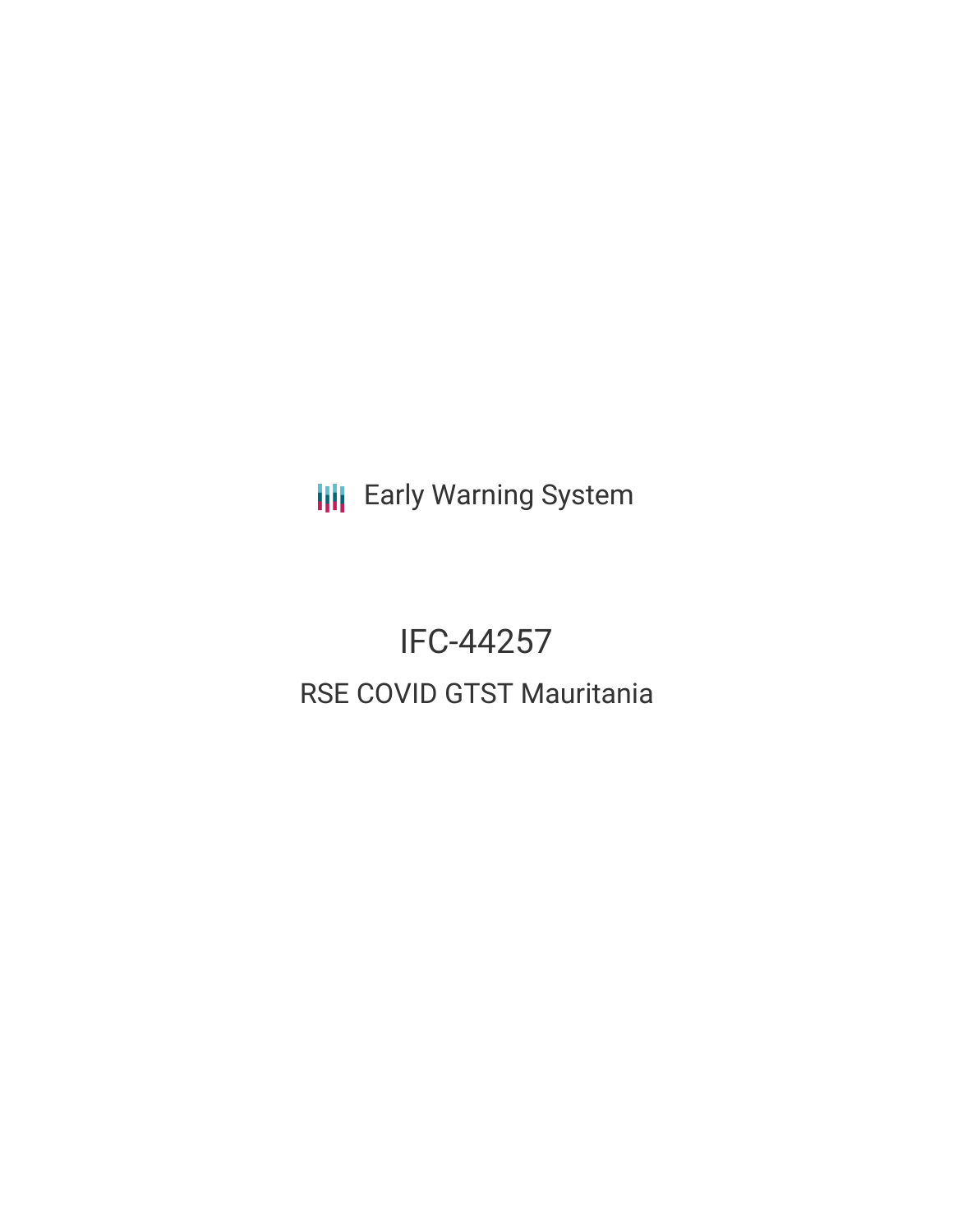### **Quick Facts**

| <b>Countries</b>               | Mauritania                              |
|--------------------------------|-----------------------------------------|
| <b>Financial Institutions</b>  | International Finance Corporation (IFC) |
| <b>Status</b>                  | Active                                  |
| <b>Bank Risk Rating</b>        | B                                       |
| <b>Voting Date</b>             | 2020-06-10                              |
| <b>Borrower</b>                | ADDAX ENERGY SA                         |
| <b>Sectors</b>                 | Energy, Finance, Mining                 |
| <b>Investment Type(s)</b>      | Loan                                    |
| <b>Investment Amount (USD)</b> | $$40.00$ million                        |
| <b>Project Cost (USD)</b>      | \$215.00 million                        |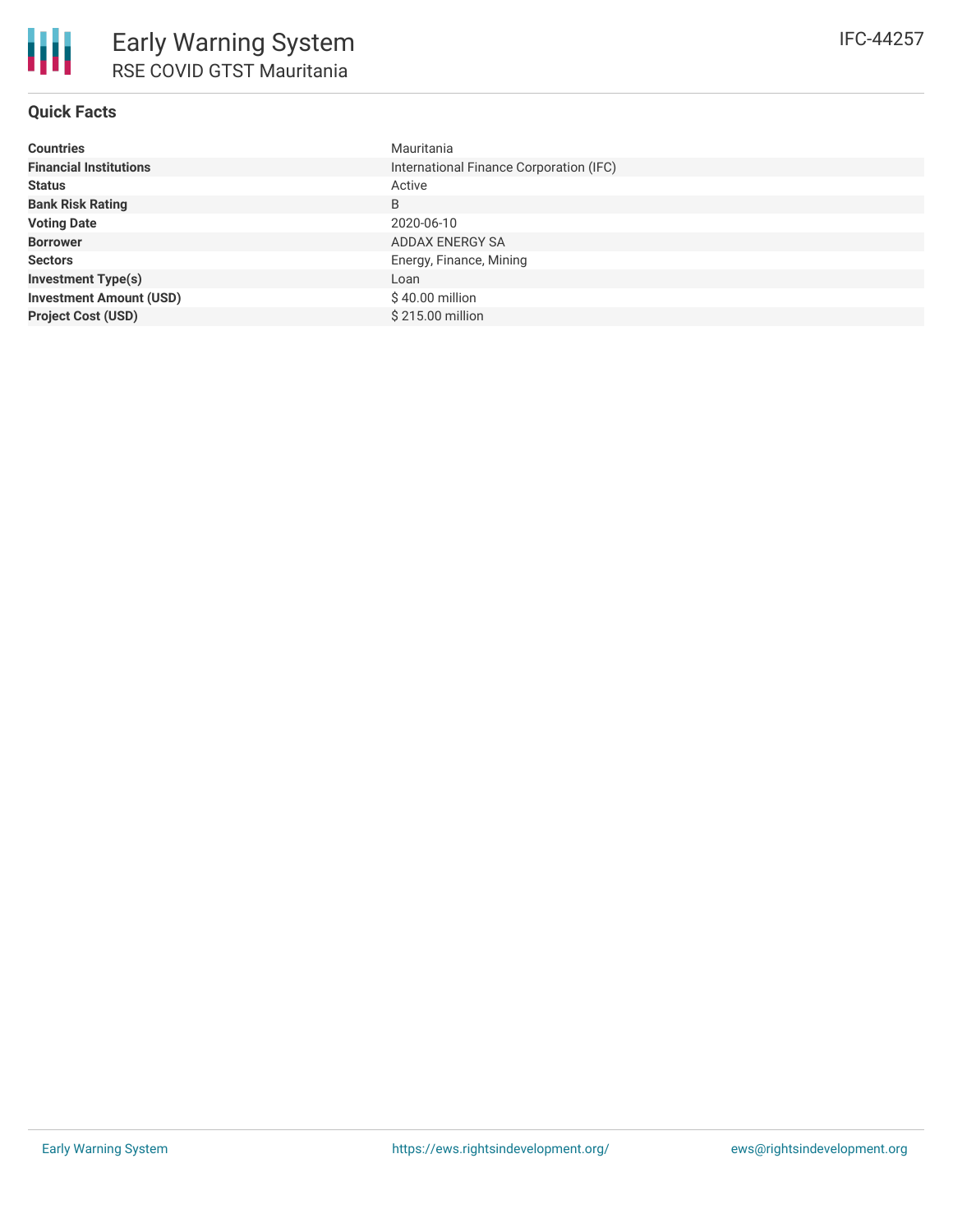

### **Project Description**

According to bank provided informationhe project consists of an investment of USD 40 million by IFC to be part of a revolving structured commodity trade finance facility (the "Facility"), arranged by Société Générale Corporate & Investment Banking ("SG CIB") for Addax Energy S.A. ("Addax") to finance imports of petroleum products in Mauritania. IFC previously financed Addax's imports of energy products into Mauritania during 2018-2020. The relevant disclosure is available through the link at https://disclosures.ifc.org/project-detail/SII/41069/gtst-mauritania-2018.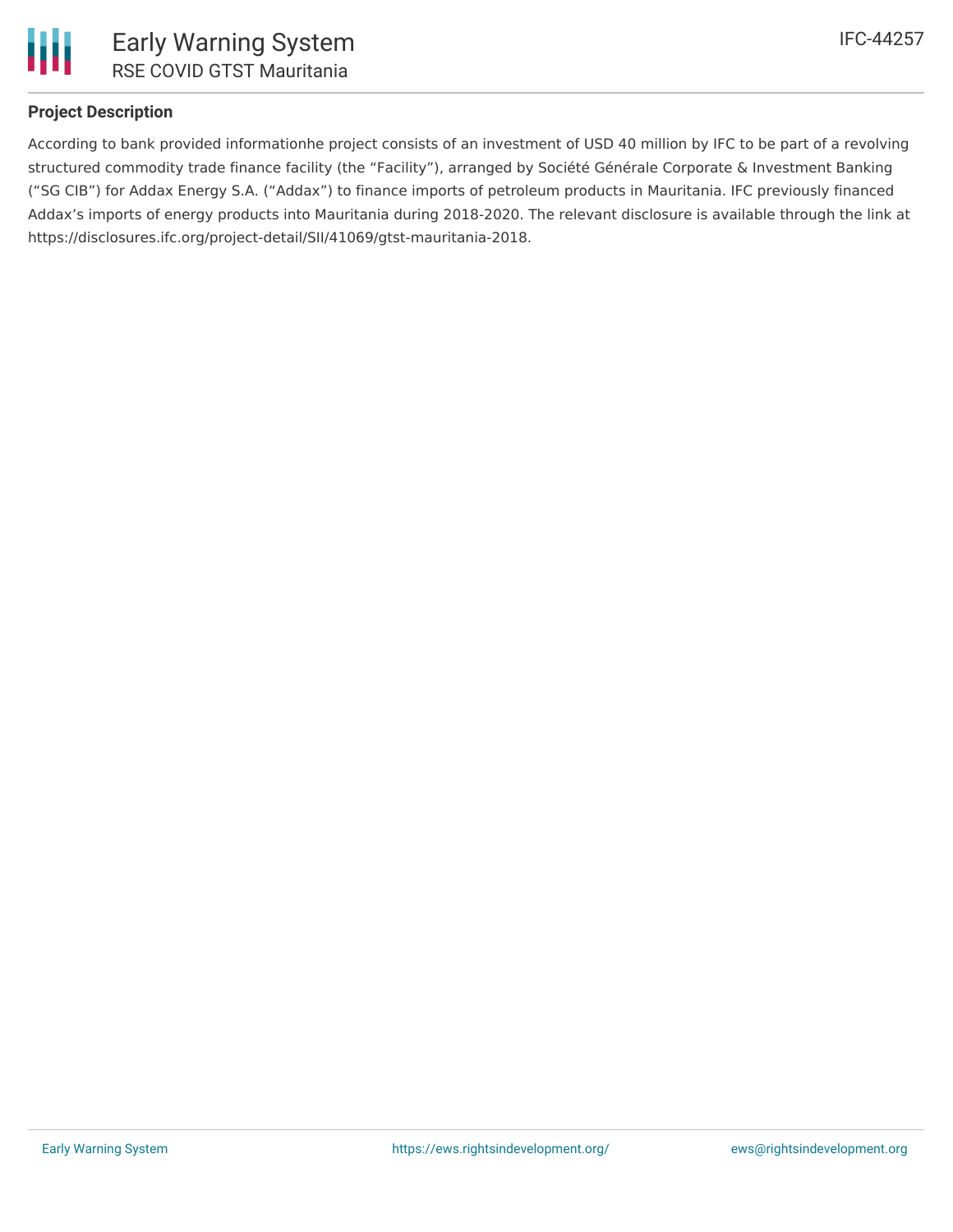### **Investment Description**

• International Finance Corporation (IFC)

The total amount of the Facility is around USD 215 million, with an IFC investment as a direct lender of up to USD 40 million.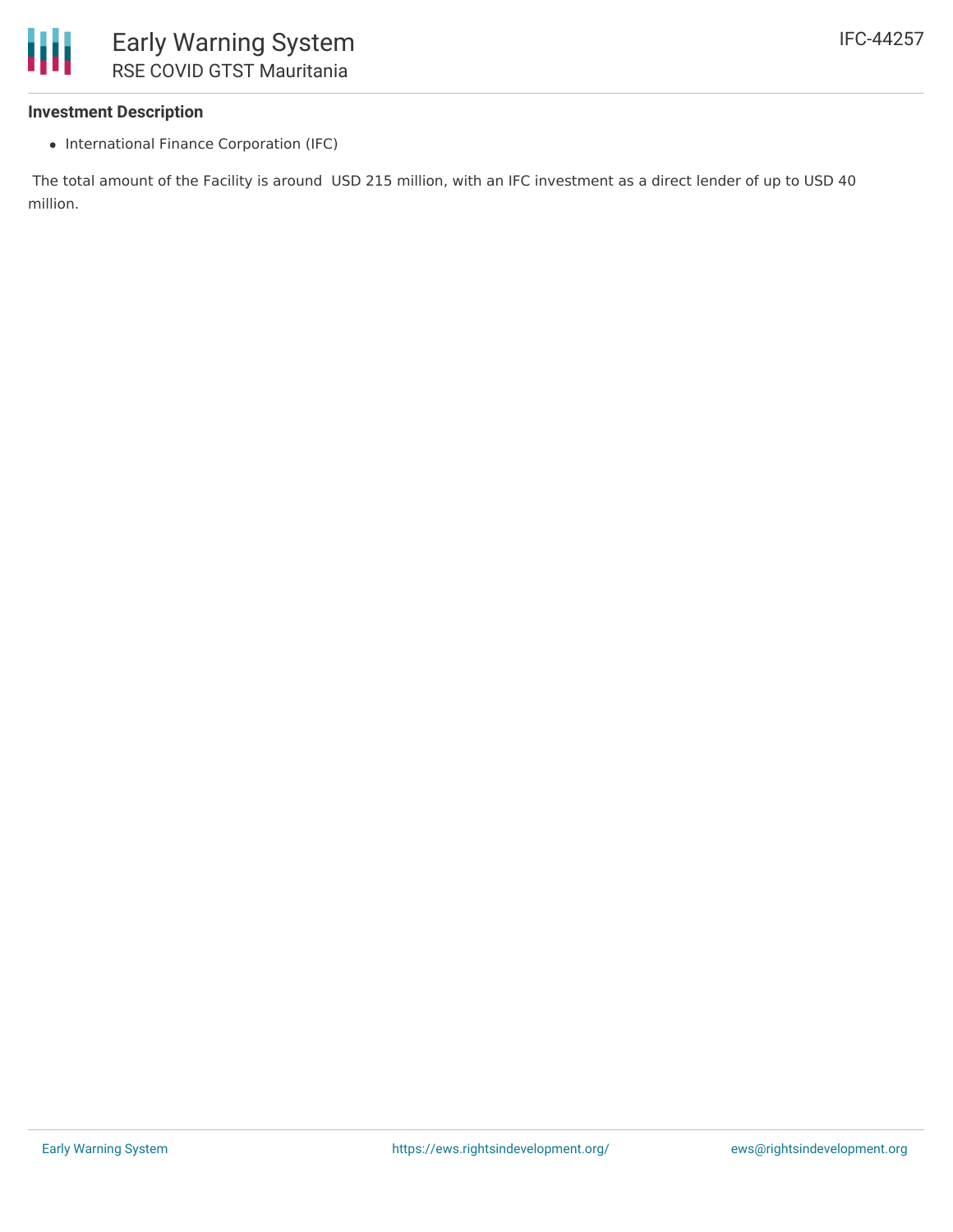

### **Private Actors Description**

Addax Energy SA is the trading arm of Oryx Energies SA ("Oryx"). Oryx is a Swiss company, majority-owned by private investment group, The Addax and Oryx Group Plc. Oryx has a presence in over 15 sub-Saharan countries, and it sources, supplies, stores and distributes the oil and gas products needed by consumers, businesses and maritime operations across sub-Saharan Africa for over 30 years.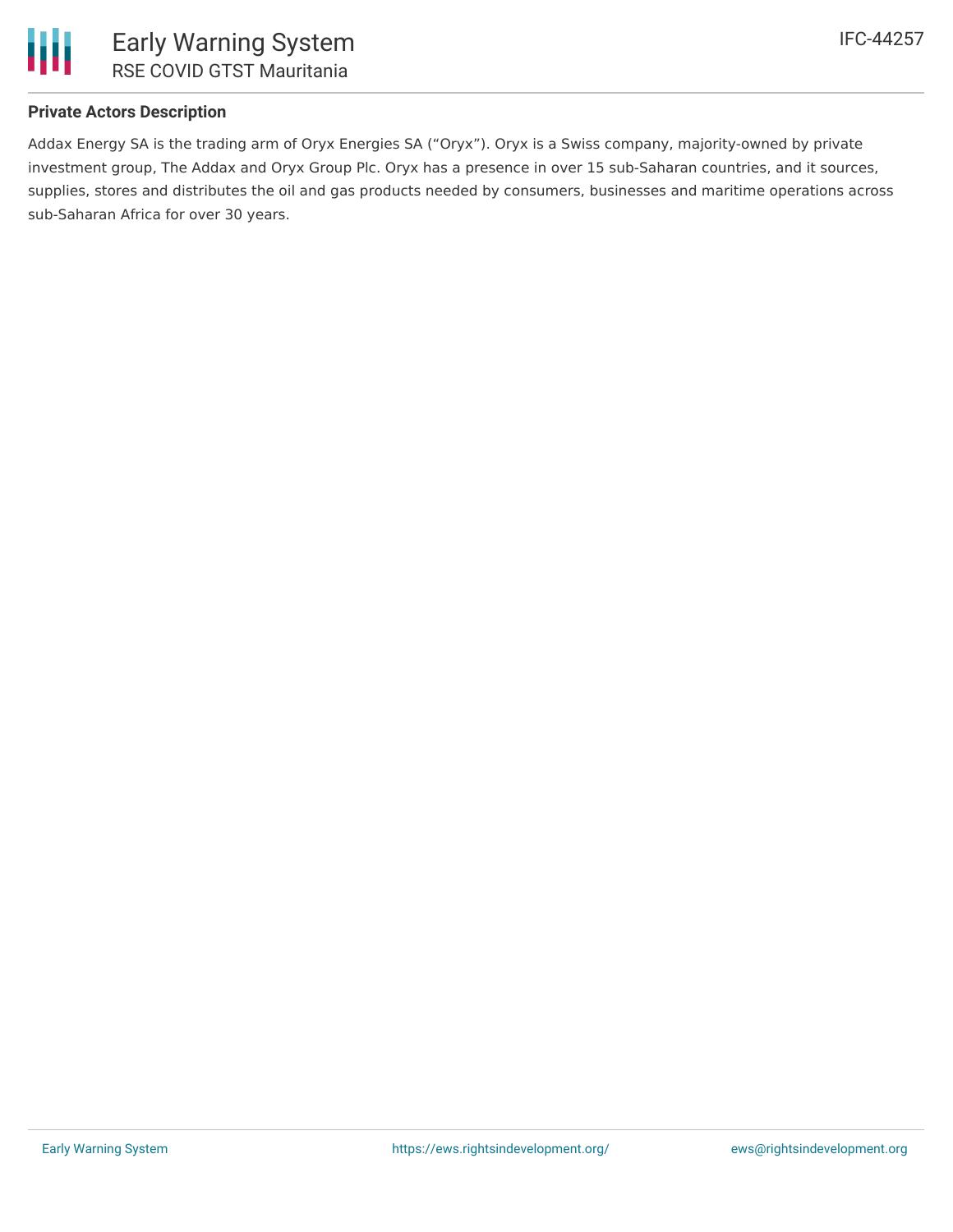# 冊

### Early Warning System RSE COVID GTST Mauritania

| <b>Private Actor 1</b>   | <b>Private Actor</b><br>Role | <b>Private Actor</b><br>  Sector | <b>Relation</b> | <b>Private Actor 2</b> | <b>Private Actor</b><br>2 Role | <b>Private Actor</b><br>2 Sector |
|--------------------------|------------------------------|----------------------------------|-----------------|------------------------|--------------------------------|----------------------------------|
| $\overline{\phantom{a}}$ | -                            |                                  |                 | Addax Energy S.A.      | Client                         | $\overline{\phantom{a}}$         |